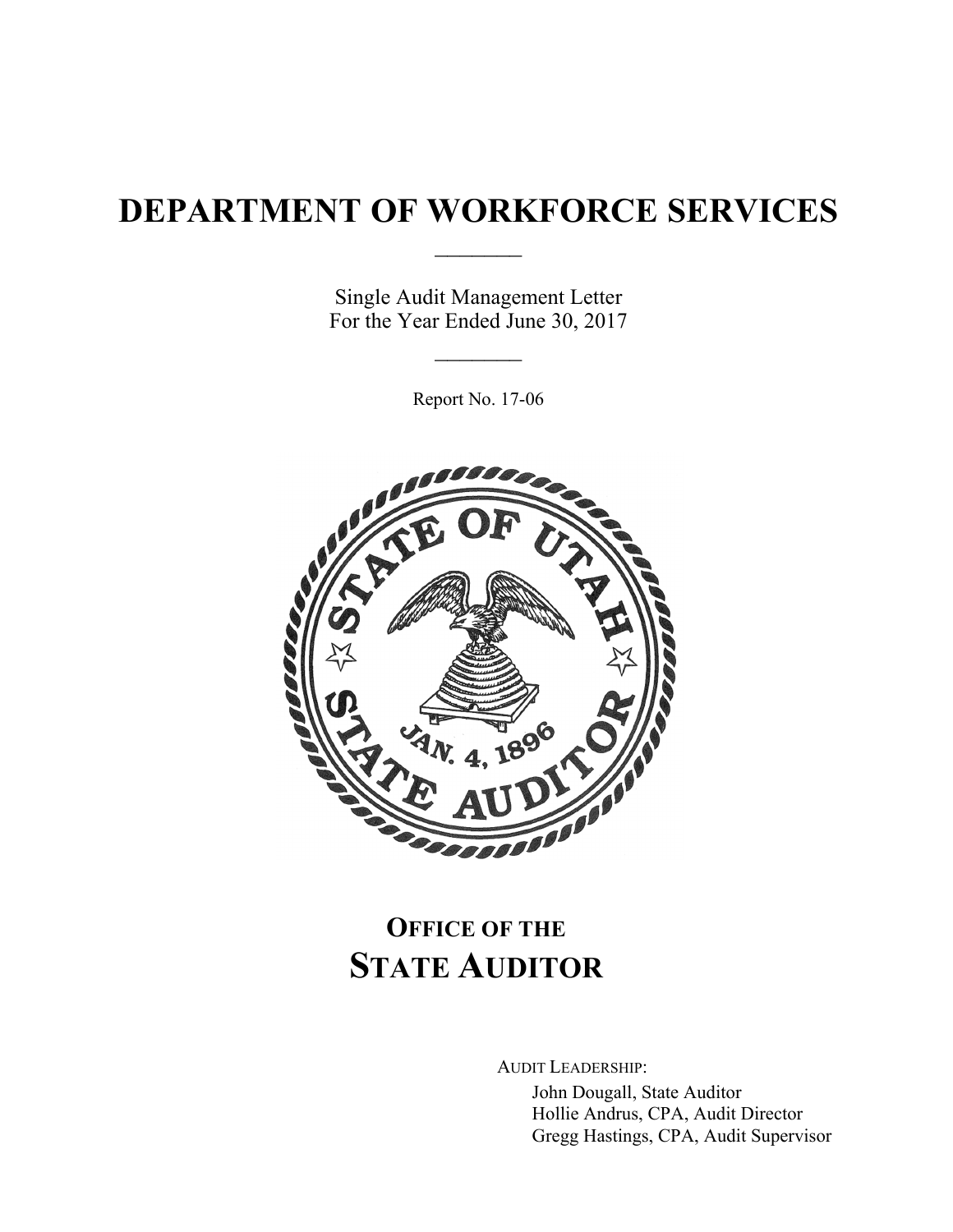# **DEPARTMENT OF WORKFORCE SERVICES**

**Single Audit Management Letter**  FOR THE YEAR ENDED JUNE 30, 2017

# TABLE OF CONTENTS

Page **Page** 

| <b>SINGLE AUDIT MANAGEMENT LETTER</b> |                                                                               |                 |                        |   |
|---------------------------------------|-------------------------------------------------------------------------------|-----------------|------------------------|---|
| <b>FINDINGS AND RECOMMENDATIONS:</b>  |                                                                               | Federal Program | Type/<br>Applicability |   |
| 1.                                    | LIHEAP Eligibility Determination Errors and Invalid<br>Documentation          | <b>LIHEAP</b>   | SD-f; RN-f             | 4 |
| 2.                                    | LIHEAP Reporting Errors (Repeat Finding)                                      | <b>LIHEAP</b>   | $SD-f$ ; RN- $f$       | 5 |
| 3.                                    | Inadequate Control Over LIHEAP Cash Draws                                     | <b>LIHEAP</b>   | $SD-f$                 | 6 |
| 4.                                    | Inadequate Internal Controls over Risk Evaluations of<br>Subrecipients        | <b>LIHEAP</b>   | $SD-f$ ; RN- $f$       | 8 |
| 5.                                    | Inadequate Internal Controls Over Subrecipient Single<br><b>Audit Reviews</b> | <b>ASPIRE</b>   | $SD-f$ ; RN- $f$       | 9 |
|                                       |                                                                               |                 |                        |   |

Finding Type:<br>
SD Significant Deficiency of Internal Control<br>
f Federal Program Significant Deficiency of Internal Control RN Reportable Noncompliance or Illegal Acts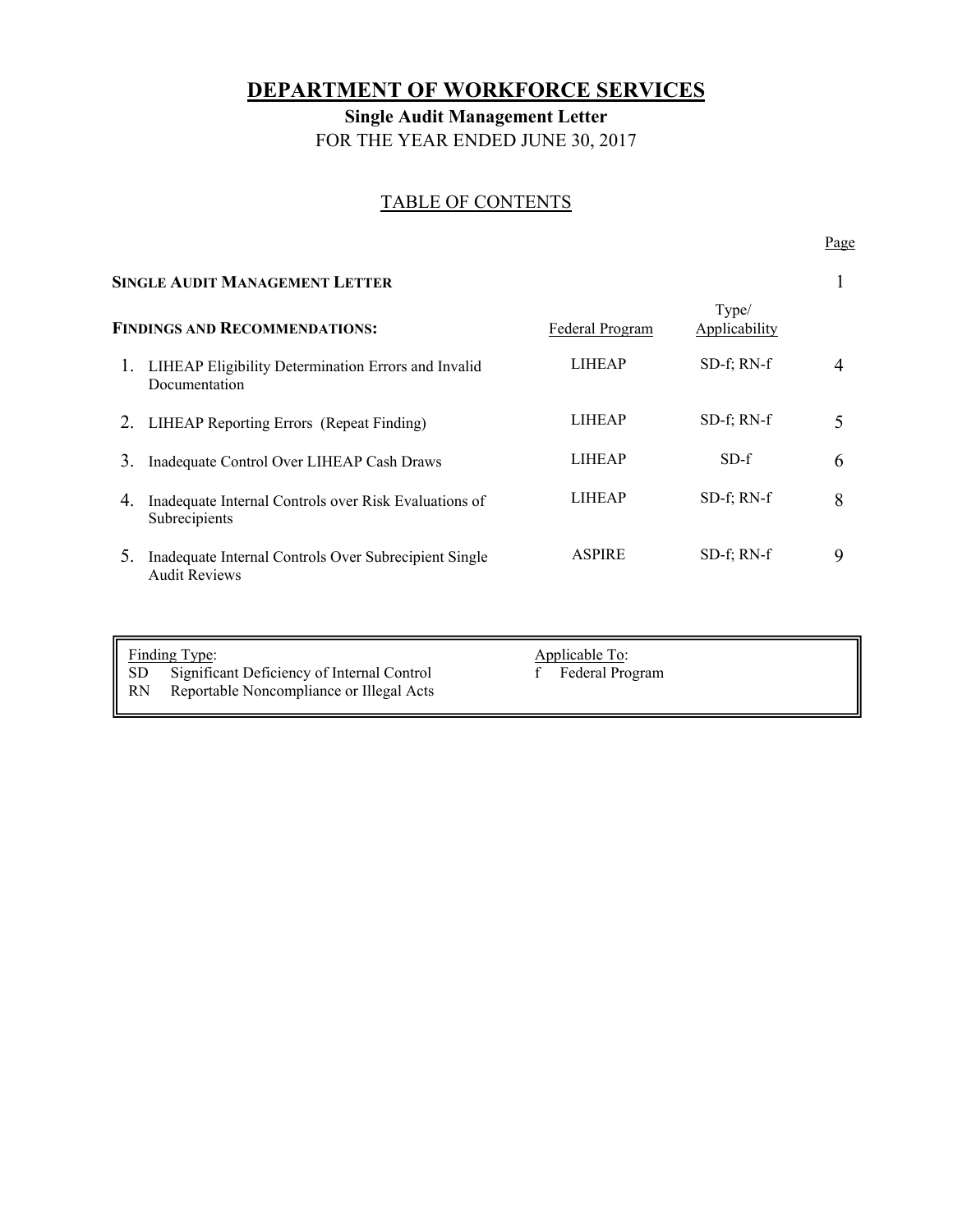

**OFFICE OF THE STATE AUDITOR**

# **SINGLE AUDIT MANAGEMENT LETTER NO. 17-06**

November 27, 2017

Mr. Jon Pierpont, Executive Director Department of Workforce Services 140 East 300 South SLC, Utah 84111-0000

Dear Mr. Pierpont:

This management letter is issued as a result of the Department of Workforce Services' (DWS) portion of the statewide federal compliance audit for the year ended June 30, 2017. Our final report on compliance and internal control over compliance issued to meet the reporting requirements of Title 2 U.S. *Code of Federal Regulations* (CFR) Part 200, *Uniform Administrative Requirements, Cost Principles, and Audit Requirements for Federal Awards* (Uniform Guidance) is issued under separate cover. We tested the following federal programs as major programs at DWS:

- Low-Income Home Energy Assistance Program (LIHEAP)
- Supplemental Nutrition Assistance Program (SNAP)
- Home Investment Partnership Loans
- Promoting Readiness of Minors in Supplemental Security Income (ASPIRE)

In planning and performing our audit of compliance of the programs listed above, we considered DWS's compliance with the applicable types of compliance requirements as described in the *OMB Compliance Supplement* for the year ended June 30, 2017. We also considered DWS's internal control over compliance with the types of requirements described above that could have a direct and material effect on the major programs tested in order to determine the auditing procedures that were appropriate in the circumstances for the purpose of expressing an opinion on compliance and to test and report on internal control over compliance in accordance with the Uniform Guidance, but not for the purpose of expressing an opinion on the effectiveness of internal control over compliance. Accordingly, we do not express an opinion on the effectiveness of DWS's internal control over compliance.

A *deficiency in internal control over compliance* exists when the design or operation of a control over compliance does not allow management or employees, in the normal course of performing their assigned functions, to prevent or to detect and correct on a timely basis noncompliance with a type of compliance requirement of a federal program. A *material weakness in internal control over compliance* is a deficiency, or a combination of deficiencies, in internal control over compliance, such that there is a reasonable possibility that material noncompliance with a type of compliance requirement of a federal program will not be prevented, or detected and corrected on a timely basis. A *significant deficiency in internal control over compliance* is a deficiency, or a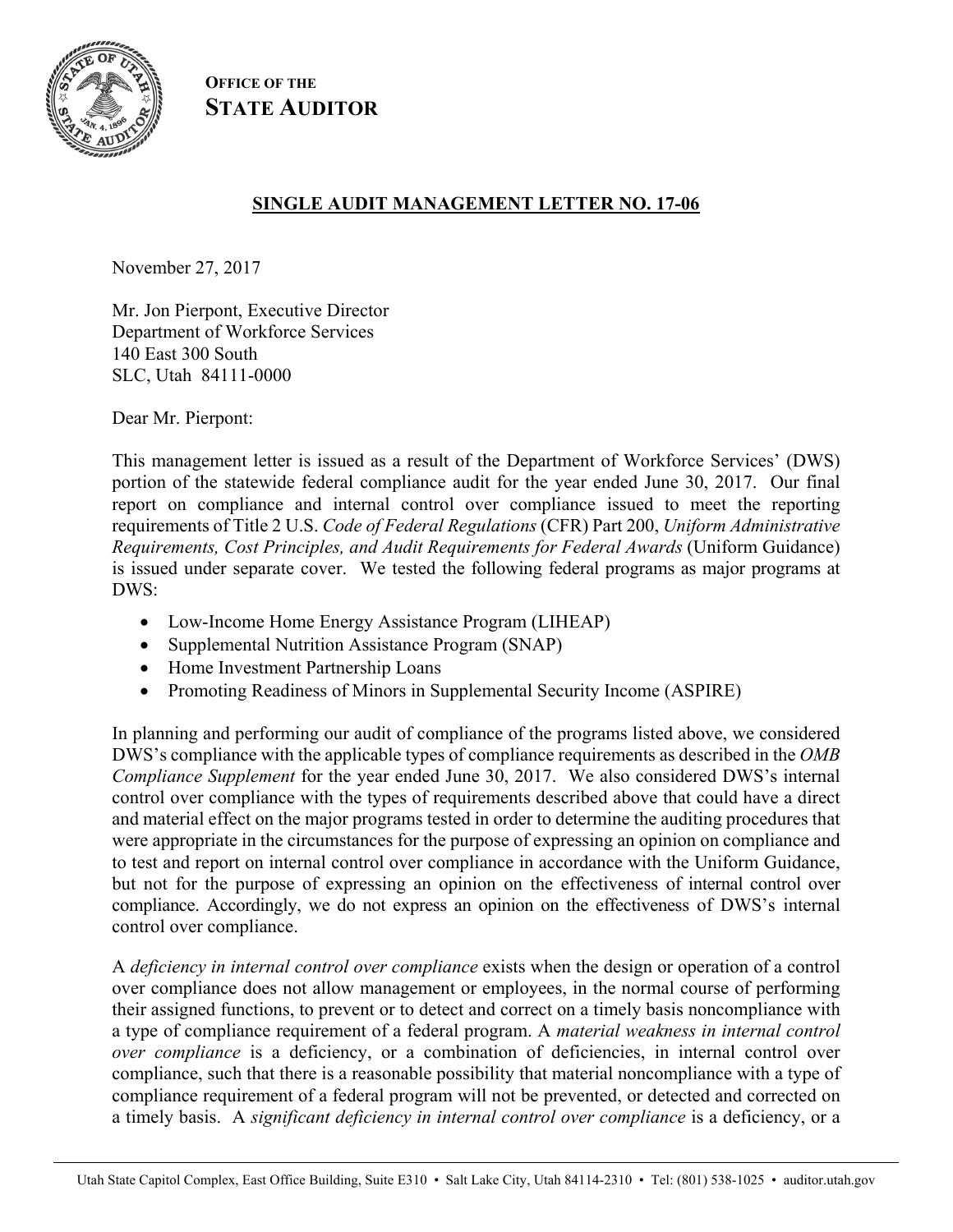combination of deficiencies, in internal control over compliance that is less severe than a material weakness, yet important enough to merit attention by those charged with governance.

Our consideration of internal control over compliance was for the limited purposes described in the second paragraph and was not designed to identify all deficiencies in internal control over compliance that might be material weaknesses or significant deficiencies and therefore, material weaknesses or significant deficiencies may exist that were not identified. In addition, because of inherent limitations in internal control, including the possibility of management override of controls, misstatements due to error or fraud may occur and not be detected by such controls.

We did not identify any deficiencies in DWS's internal control that we consider to be material weaknesses. However, we consider the deficiencies in internal control over compliance presented in the accompanying schedule of findings and recommendations as Findings 1 through 5 to be significant deficiencies.

DWS's written responses to and Corrective Action Plans for the findings identified in our audit were not subjected to the audit procedures applied in our audit and, accordingly, we express no opinion on them.

The purpose of this communication is solely to describe the scope of our testing of internal control over compliance and the results of that testing. Accordingly, this communication is not suitable for any other purpose.

We appreciate the courtesy and assistance extended to us by the personnel of DWS during the course of our audit, and we look forward to a continuing professional relationship. If you have any questions, please contact me.

Sincerely,

Hollie Andrus

Hollie Andrus, CPA Audit Director 801-808-0467 handrus@utah.gov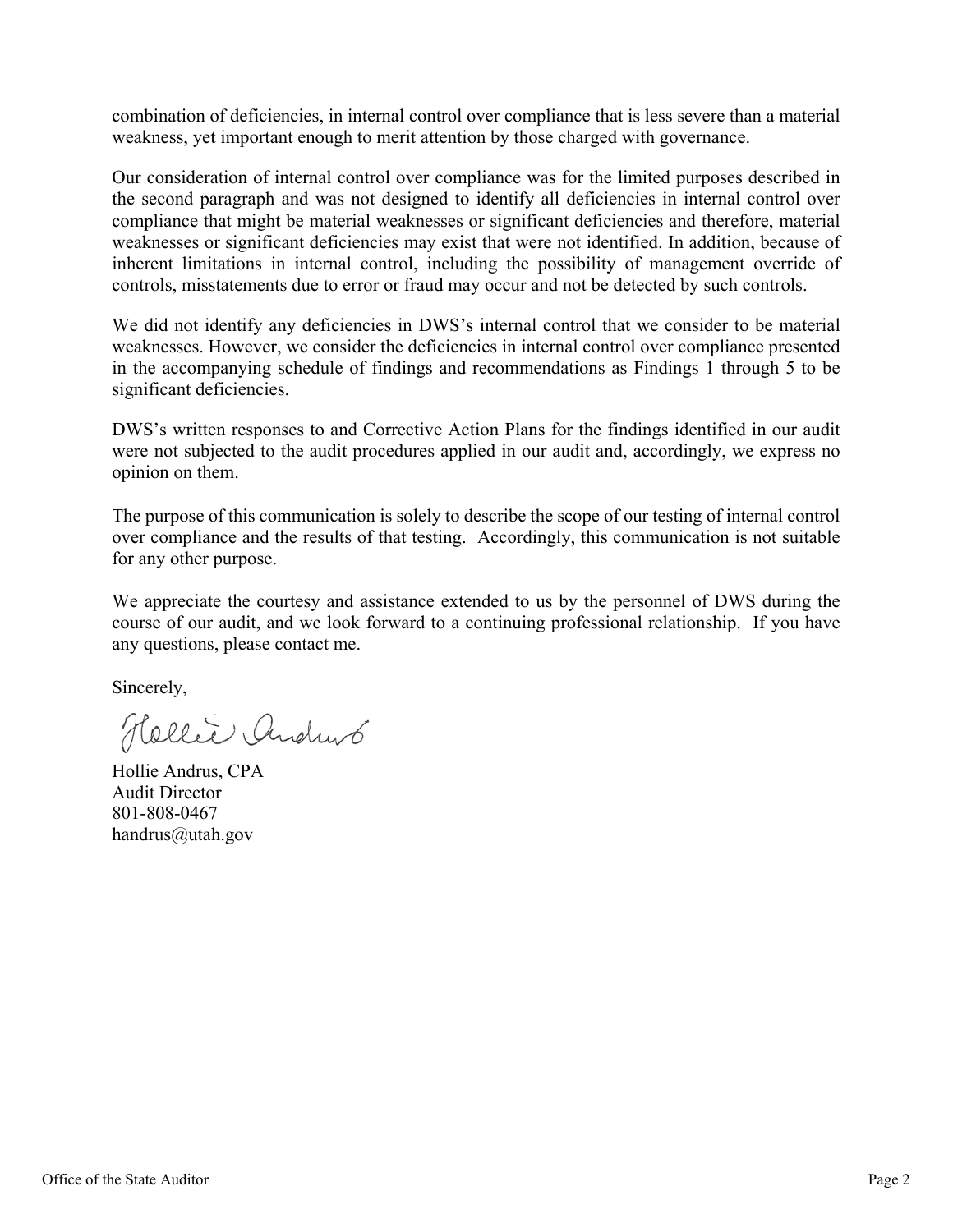#### COPIES SENT TO:

Casey Cameron, Deputy Director, Department of Workforce Services Greg Paras, Deputy Director, Department of Workforce Services Nate McDonald, Assistant Deputy Director, Department of Workforce Services Nathan Harrison, Director, Administrative Support Division Rebecca Anderson, Director, Administrative Support Division Jonathan Hardy, Director, Housing and Community Development Division Sarah Brenna, Director, Utah State Office of Rehabilitation Stephen Lisonbee, Director, Workforce Development Division Karla Aguirre, Director, Workforce Development Division Dale Ownby, Director, Eligibility Services Division Van Christensen, Director, Internal Audit Muris Prses, Assistant Director, Eligibility Services Division Katherine Smith, Assistant Director, Housing and Community Development Division Jennifer Roth, Financial Manager, Administrative Support Division Debi Carty, Financial Manager, Administrative Support Division Steven Nelson, Accounting Manager, Administrative Support Division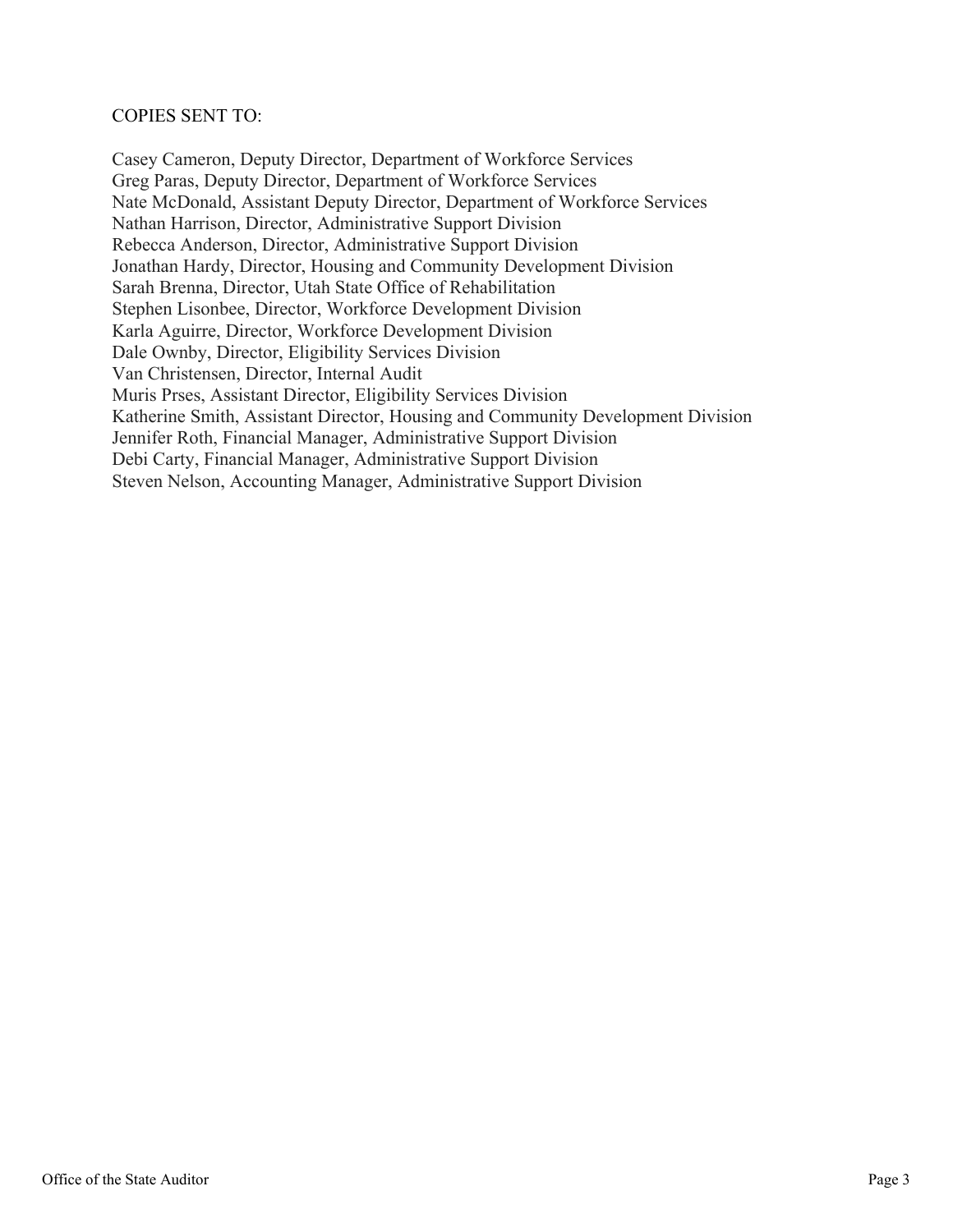# **FINDINGS AND RECOMMENDATIONS**

# **1. LIHEAP ELIGIBILITY DETERMINATION ERRORS AND INVALID DOCUMENTATION**

Federal Agency: **Department of Health and Human Services**  CFDA Number and Title: **93.568 Low-Income Home Energy Assistance Program**  Federal Award Numbers: **G-15B1UTLIEA, G-16B1UTLIEA, G-17B1UTLIEA**  Questioned Costs: \$460 Pass-through Entity: N/A Prior Year Single Audit Report Finding Number: N/A

We reviewed Department of Workforce Services (DWS) case files for 71 LIHEAP households. The expenditures for those cases totaled \$26,823.28 and were taken from a total population of \$11,846,437.41. Of the 71 cases reviewed, 3 had some form of error, as described below. We have questioned overpayment of LIHEAP benefits for these cases totaling \$460 (1.71%). Errors appear to result from inattention to the program policy.

- a. For one case, the intake worker did not verify the current household income prior to calculating and issuing the benefit. Per part A (Heat Income Eligibility) of the Income Eligibility section of the H.E.A.T. policy manual, intake workers are required to "verify countable income in the previous calendar month" by reviewing "documentation that represents the actual income received." Instead, the intake worker used income verification from the previous year. Because the current income was not verified, the HEAT benefit may have been overpaid. Therefore, we have questioned the benefits paid on behalf of this client, totaling \$309.
- b. For one case, the caseworker used invalid documentation from the prior year to verify the SSN of the applicant's son. The caseworkers (intake worker and editor) should verify that all documents for all household members are current before approving applications. The SSN for the applicant's child was verified in the prior year using Erep. The Erep document was signed by the caseworker on April 5, 2016 with a note stating "One time use only." Both the intake worker and the editor approved the 2017 application for payment without acknowledging that the document was outdated. This type of error could result in applicants receiving funds for which they are not eligible. If the applicant's son did not qualify for the benefit, the applicant would have received \$352 instead of \$360. We have questioned the possible \$8 overpayment.
- c. For one case, the intake worker failed to include the unearned income received from the applicant's disability benefit when calculating the LIHEAP benefit. The application went to the editor for further review, but the omission was overlooked and the application was approved. Intake workers should input all earned income, unearned income, medical deductions, alimony, and child support into the system and verify the calculation to ensure proper payment. The editor should then verify and approve the payment. Inadequate verification of applicant income could result in overpayment of benefits. In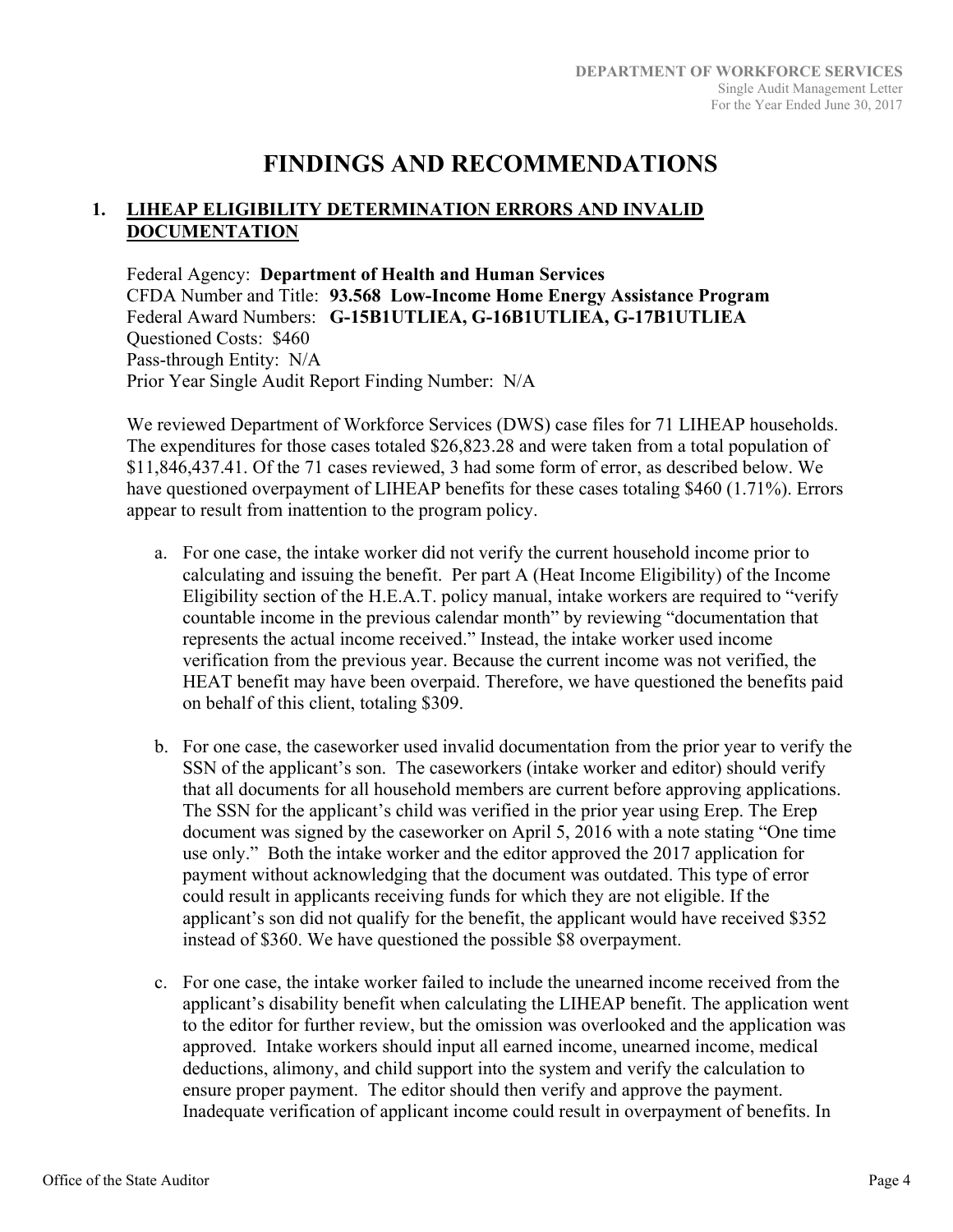this case, the exclusion of the unearned income resulted in the client receiving an overpayment of \$143.

#### **Recommendation:**

## **We recommend that DWS strengthen existing internal controls to ensure that LIHEAP eligibility determinations and benefit calculations are correct and comply with the policy.**

#### *DWS's Response:*

*The Department of Workforce Services agrees with the finding and recommendation.* 

#### *Corrective Action Plan:*

*The cases involved have been discussed with the HEAT supervisor with oversight of the offices where the errors occurred. The errors will be addressed during the Fall HEAT training held on September 28, 2017, that all HEAT workers are required to attend. Additional training will be done with the editors to ensure they know the importance of accurately reviewing and processing case files. The Supervisors will be doing additional auditing of their case files to identify training issues. State HEAT staff and Supervisors will conduct monitoring throughout the year in local offices to review case eligibility and address any issue as they are discovered.* 

*Contact Person: Sue Kolthoff, HEAT Program Manager, 801-468-0069 Anticipated Correction Date: September 28, 2017*

# **2. LIHEAP REPORTING ERRORS**

Federal Agency: **Department of Health and Human Services**  CFDA Number and Title: **93.568 Low-Income Home Energy Assistance Program**  Federal Award Numbers: **G-15B1UTLIEA, G-16B1UTLIEA, G-17B1UTLIEA**  Questioned Costs: N/A Pass-through Entity: N/A Prior Year Single Audit Report Finding Number: 2014-026

We reviewed the LIHEAP household report prepared and submitted for the federal fiscal year ended September 30, 2016, and noted the following areas of the report where the number of households was incorrectly reported:

- a. Section 1, Line 5 an error totaling 3 households.
- b. Section 1, Line  $6-$  an error totaling 3 households.
- c. Section III, Line 4 an error totaling 222 households.
- d. Section III, Line 5 an error totaling 60 households.
- e. Section V, Line 3d all columns contained errors, ranging from 6 to 97 households.
- f. Section V, Line  $4$  all columns contained errors, ranging from 45 to 170 households.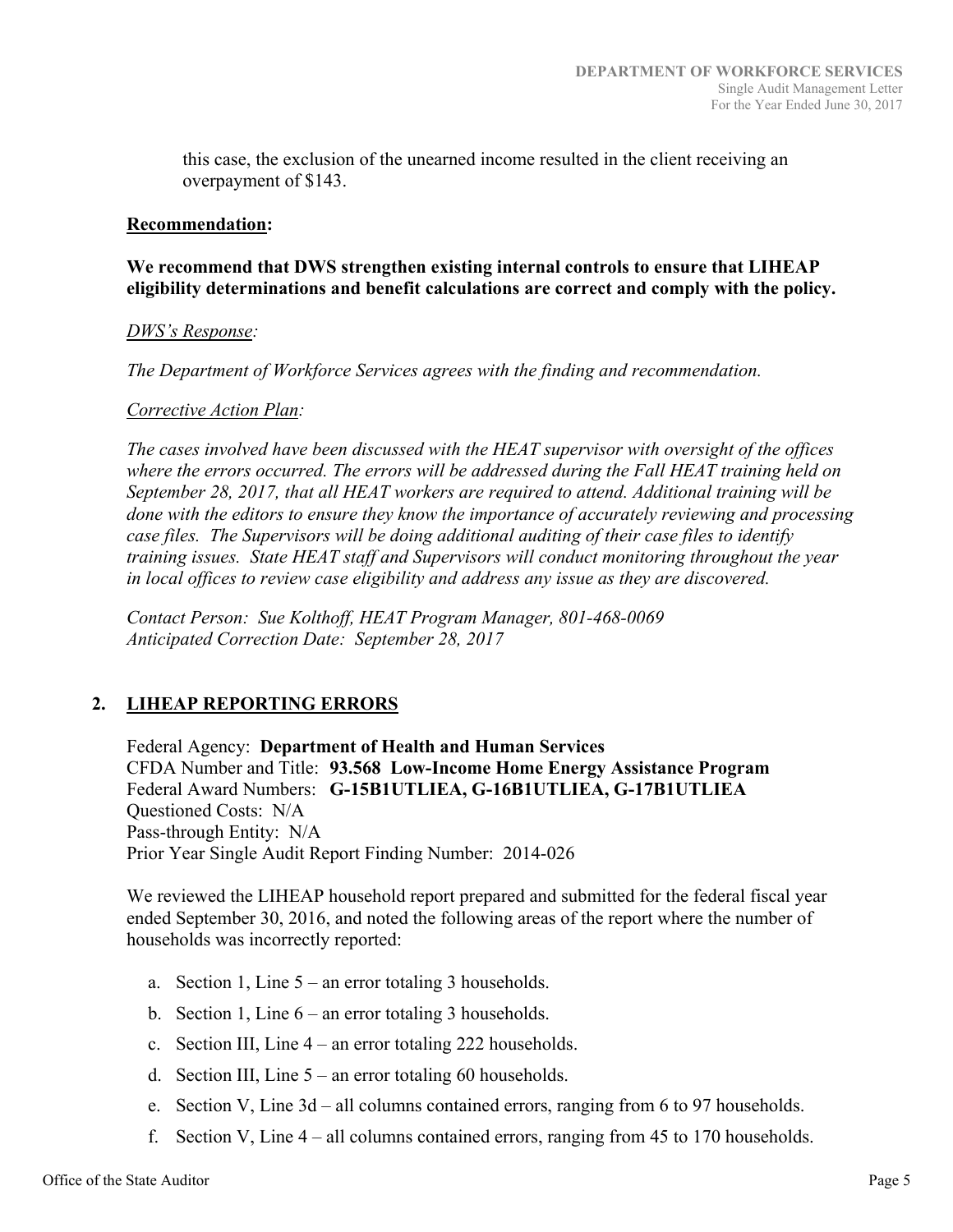g. Section VI, Line 3a, Line 3d, and Line 4 – errors ranging from 2 to 42 households

The errors noted above were the result of an oversight when entering and reviewing the amounts on the report. All reports should be accurate and prepared in conformance with the report instructions. Not accurately reporting all required information results in inaccurate and/or incomplete program information being provided to the Federal Government and could affect amounts awarded to the state.

#### **Recommendation:**

**We recommend that DWS take greater care in preparing the reports to ensure the proper amounts are reported. We also recommend that DWS develop a more reliable review process to detect any errors.**

#### *DWS's Response:*

*The Department of Workforce Services agrees with the finding and recommendation.* 

#### *Corrective Action Plan:*

*The spreadsheet used to calculate the number to populate the Household Report in the Online Data Collection System (OLDC) has been updated and verified. The information required from Weatherization staff has been clarified so that a more accurate reporting of numbers, regardless of when they are requested, will be provided. A person with a job level above the person preparing the report will review and sign off on the report before it is submitted in OLDC. Copies of all iterations of the reports with back up data will be printed and saved for monitoring purposes. These actions have already been taken so that reporting of the fiscal year 2017 Estimated Household Report, due September 1, 2017, reflects the changes.* 

*Contact Person: Sue Kolthoff, HEAT Program Manager, 801-468-0069 Anticipated Correction Date: September 1, 2017*

# **3. INADEQUATE CONTROL OVER LIHEAP CASH DRAWS**

Federal Agency: **Department of Health and Human Services**  CFDA Number and Title: **93.568 Low-Income Home Energy Assistance Program**  Federal Award Numbers: **G-16B1UTLIEA, G-17B1UTLIEA**  Questioned Costs: N/A Pass-through Entity: N/A Prior Year Single Audit Report Finding Number: N/A

For 6 of the 8 fiscal year 2017 LIHEAP cash draws tested, there was no pre-draw review completed by the manager. Federal regulations (200 CFR 200.303(a)) state, "The non-Federal entity must establish and maintain effective internal control over the Federal award that provides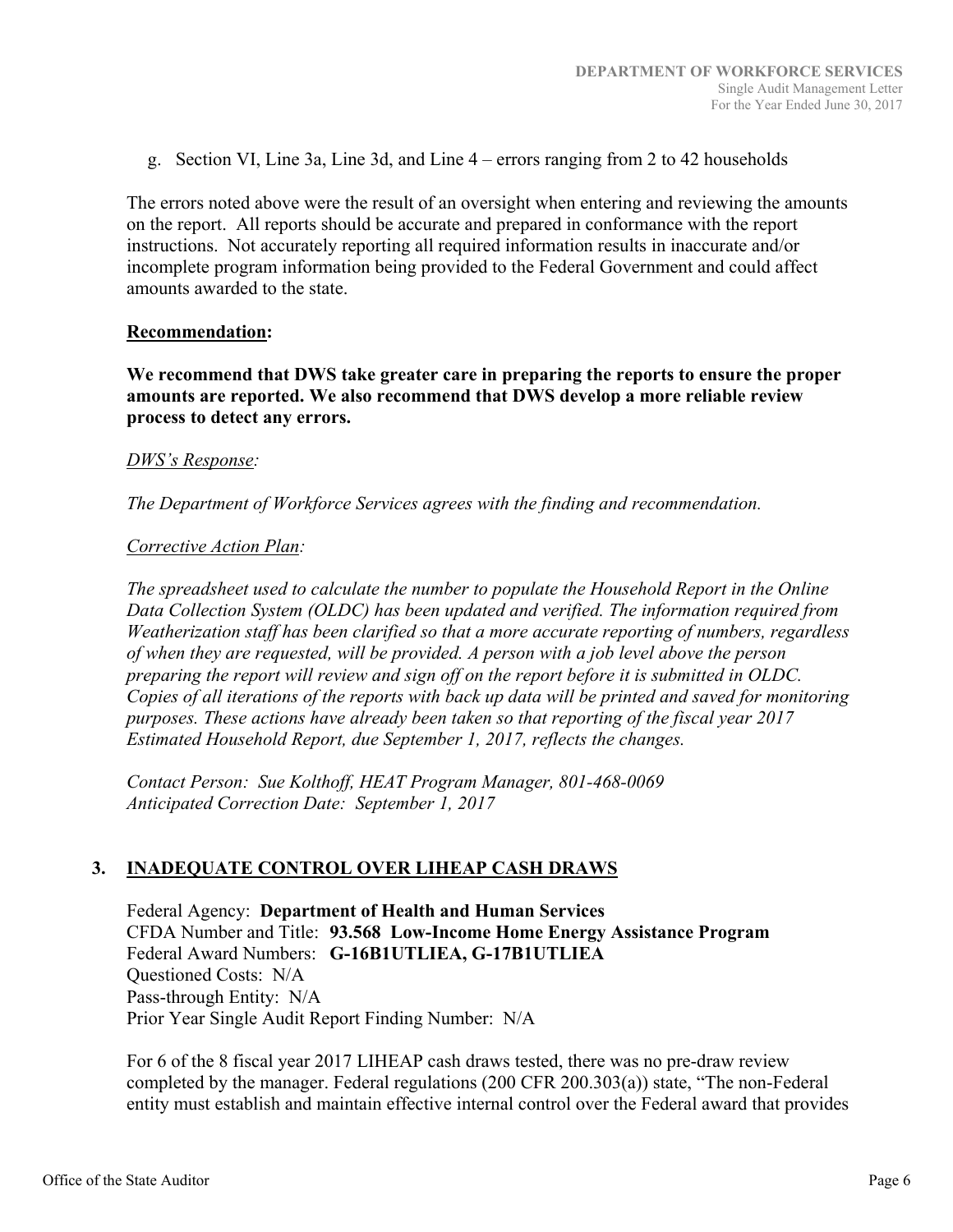reasonable assurance that the non-Federal entity is managing the Federal award in compliance with Federal statutes, regulations, and the terms and conditions of the Federal award."

The nonperformance of the pre-draw reviews was the result of employee turnover and the failure to ensure that employees understood their responsibilities and the importance of this control. Failure to maintain adequate controls over federal cash draws could cause federal funds to be over or under drawn, which could result in the State losing interest or incurring interest penalties. We noted no errors related to the actual cash draws; therefore, we have not questioned any costs.

#### **Recommendation:**

**We recommend that DWS ensure controls are adequately implemented and maintained over LIHEAP cash draws and ensure that new and existing employees understand their responsibilities and the importance of maintaining internal controls over LIHEAP cash draws.** 

### *DWS's Response:*

*We agree with the finding. The Department of Workforce Services experienced turnover in a financial manager position during state fiscal year 2017. During the transition period, the fiscal grant manager responsible for the LIHEAP cash draws chose not to obtain a pre-draw review by the financial manager prior to performing certain draws even though this internal control was emphasized by the new financial manager. The fiscal grant manager has subsequently moved to another position which does not perform fiscal grant manager duties.*

#### *Corrective Action Plan:*

*DWS management has taken the following actions to ensure that controls are adequately maintained over LIHEAP cash draws. First, responsibility for fiscal management of LIHEAP, including cash draws, has been shifted to a new fiscal grant manager. Second, the cash draw process and the form used by fiscal grant managers to document the financial manager's predraw review have been standardized. Finally, management has re-emphasized the internal control that all proposed draws must be reviewed and approved prior to completing the draw. DWS considers corrective action to have been implemented as of October 1, 2017.* 

*Contact Person: Nathan Harrison, Finance Director, 801-526-9402 Anticipated Correction Date: October 1, 2017*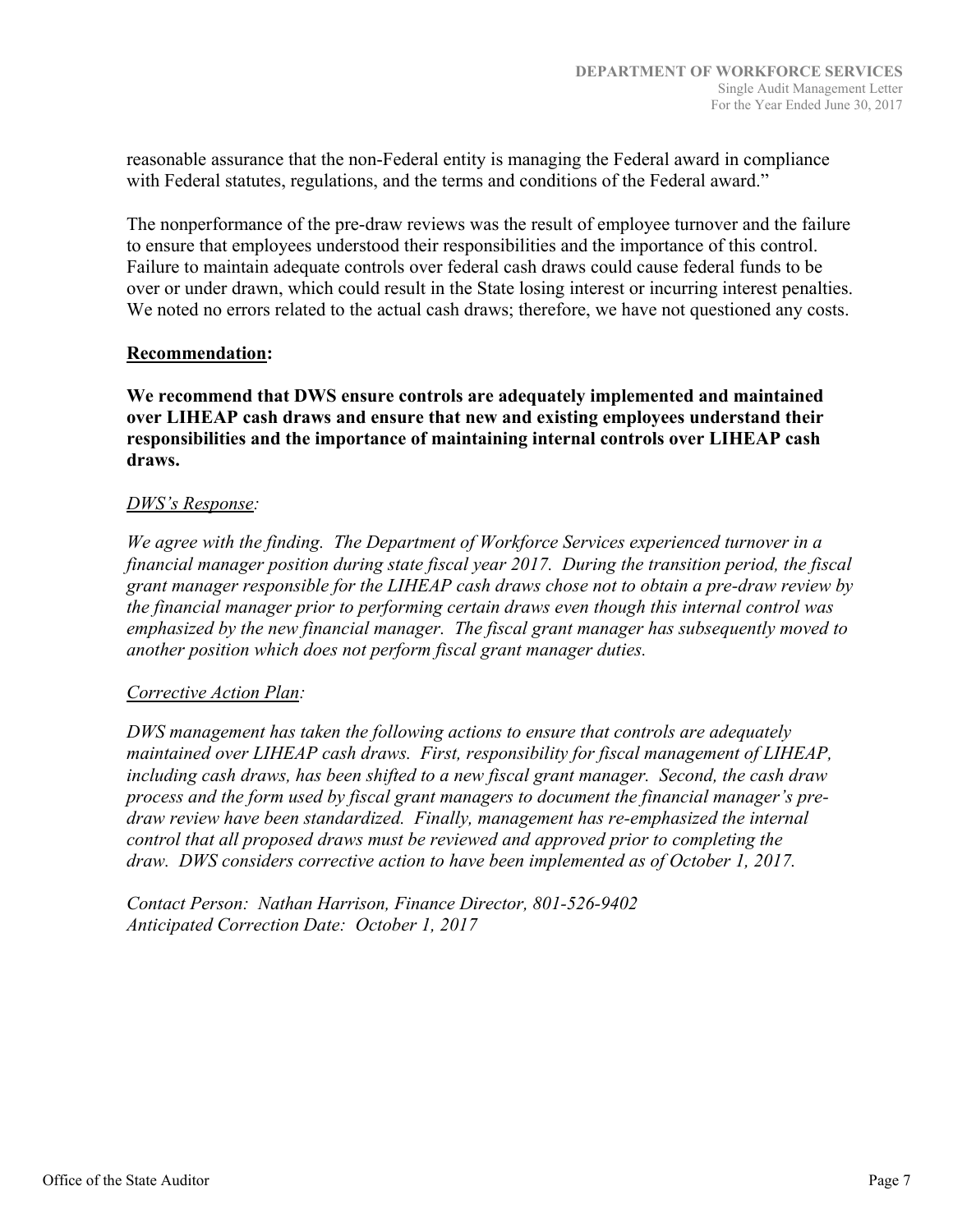# **4. INADEQUATE INTERNAL CONTROLS OVER RISK EVALUATIONS OF SUBRECIPIENTS**

Federal Agency: **Department of Health and Human Services**  CFDA Number and Title: **93.568 Low-Income Home Energy Assistance Program**  Federal Award Numbers: **G-16B1UTLIEA, G-17B1UTLIEA**  Questioned Costs: N/A Pass-through Entity: N/A Prior Year Single Audit Report Finding Number: N/A

DWS's Housing and Community Development (HCD) division performed a pre-award risk evaluation for Low-Income Home Energy Assistance Program (LIHEAP) grant subrecipients; however, it did not document how or if the risk evaluation was used to determine the necessary monitoring procedures. According to federal regulations (2 CFR section 200.331(b)), "a passthrough entity must evaluate each subrecipient's risk of noncompliance with Federal statutes, regulations, and the terms and conditions of the subaward for purposes of determining the appropriate subrecipient monitoring." Although HCD's written policy requires the pre-award risk evaluation to be performed and forwarded to the program managers in order to determine monitoring procedures, there are no written policies and procedures describing subrecipient monitoring actions to be taken based on the different levels of risk found in the assessment. Currently, DWS monitors all LIHEAP subrecipients; however, DWS should develop written policies and procedures specifying the actions required for certain risk conditions.

# **Recommendation:**

**We recommend that DWS evaluate and document each LIHEAP program subrecipient's risk for purposes of determining the appropriate subrecipient monitoring and that it develop written policies and procedures specifying the actions required for certain risk conditions.** 

# *DWS's Response:*

*As noted in the finding, a risk evaluation was completed for each subrecipient and monitoring procedures were performed; however, we agree that documentation does not show how the risk evaluation was used to determine monitoring procedures.* 

# *Corrective Action Plan:*

*Subsequent to the auditors bringing this matter to our attention, we reviewed risk evaluations and actual monitoring procedures and found that monitoring procedures adequately addressed risks. Program managers have been instructed to immediately begin documenting how risk evaluations are used to determine monitoring procedures. Formal written procedures will be drafted and added to the HEAT Policy Manual during the next annual update which will be effective for the 2019 program year. Even though formal policies will not be effective until program year 2019, we will require program managers to immediately begin documenting how*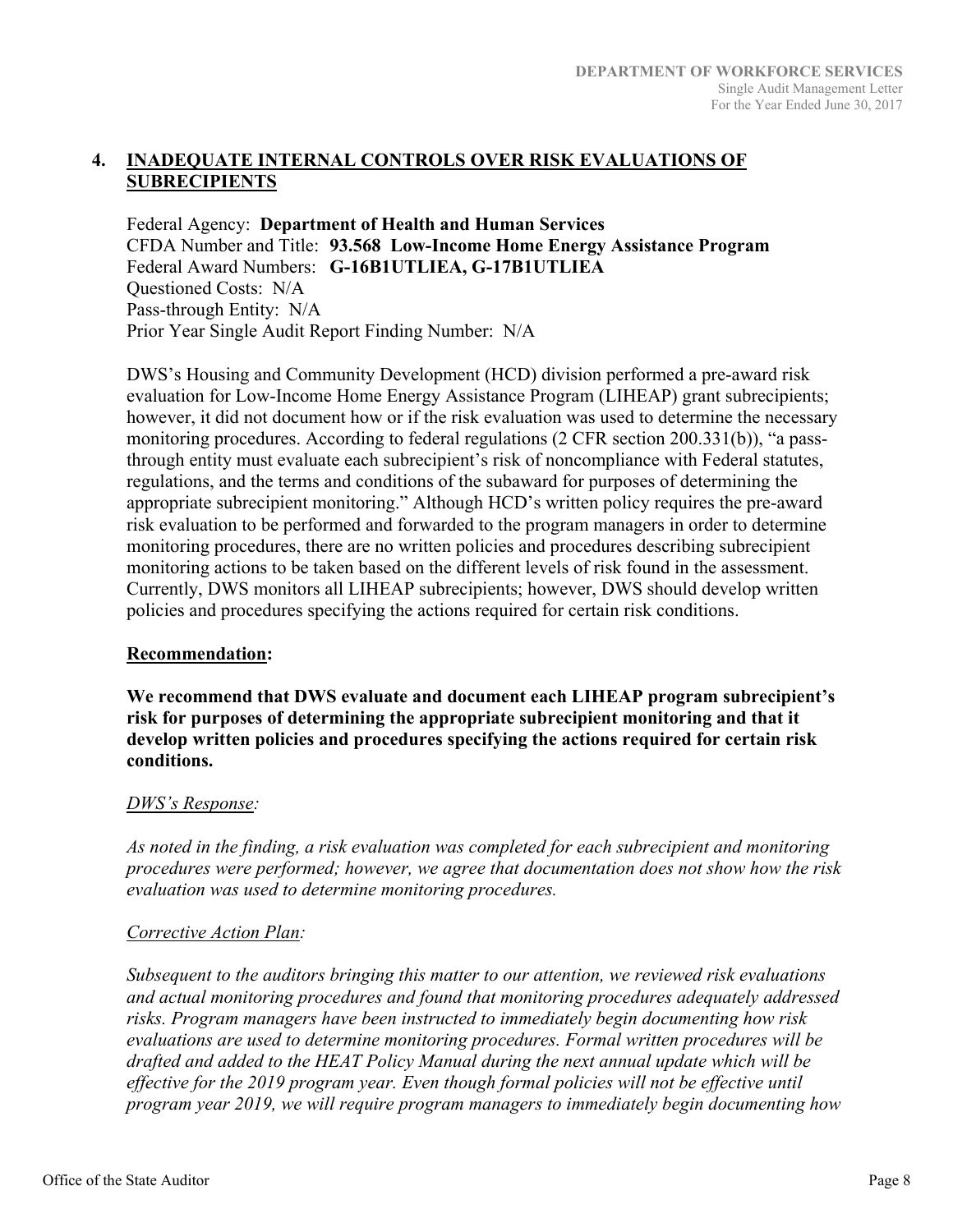*risk evaluations are used to determine monitoring procedures to immediately correct the matter noted in this finding.* 

*Contact Person: Sue Kolthoff, HEAT Program Manager, 801-468-0069 Anticipated Correction Date: November 1, 2017* 

### **5. INADEQUATE INTERNAL CONTROLS OVER SUBRECIPIENT SINGLE AUDIT REVIEWS**

Federal Agency: **Department of Education**  CFDA Number and Title: **84.418P Promoting Readiness of Minors in Supplemental Security Income (ASPIRE)**  Federal Award Numbers: **H418P130009, H418P140002**  Questioned Costs: N/A Pass-through Entity: N/A Prior Year Single Audit Report Finding Number: N/A

The Utah State Office of Rehabilitation (USOR), a division within DWS, has not performed the required monitoring of ASPIRE subrecipient Single Audit reports. According to 2 CFR 200 §200.331 (d)-(h), USOR must 1) verify that every subrecipient is audited as required, 2) followup and ensure that the subrecipient takes timely and appropriate action on all deficiencies detected through audits, etc., and 3) consider whether the results of a subrecipient's audit, etc., indicate conditions that necessitate adjustments to its records. These procedures should be carried out in a timely manner.

Because there is a time lag in subrecipients issuing their Single Audit reports, we examined the last completed year of monitoring work—in this case the monitoring for fiscal year 2016 (which covers subrecipient 2015 audits). This monitoring had not been performed while USOR was under the guidance of the Utah State Board of Education (USBE) because grant management was not aware of the federal requirement to review subrecipient Single Audit reports. Inadequate reviews of Single Audit reports can result in noncompliance with federal subrecipient monitoring requirements, inappropriate use of federal funds without detection, and possible failure to collect questioned costs identified in audit reports.

#### **Recommendation:**

**We recommend that USOR ensure that DWS perform the required monitoring of ASPIRE subrecipient Single Audit reports, including follow up on all audit findings in a timely manner.** 

#### *DWS's Response:*

*In September 2013, the U.S. Department of Education awarded the Promoting Readiness of Minors in Supplemental Security Income (PROMISE) Initiative to a six state consortium called ASPIRE (Achieving Success by Promoting Readiness for Education and Employment). The six*